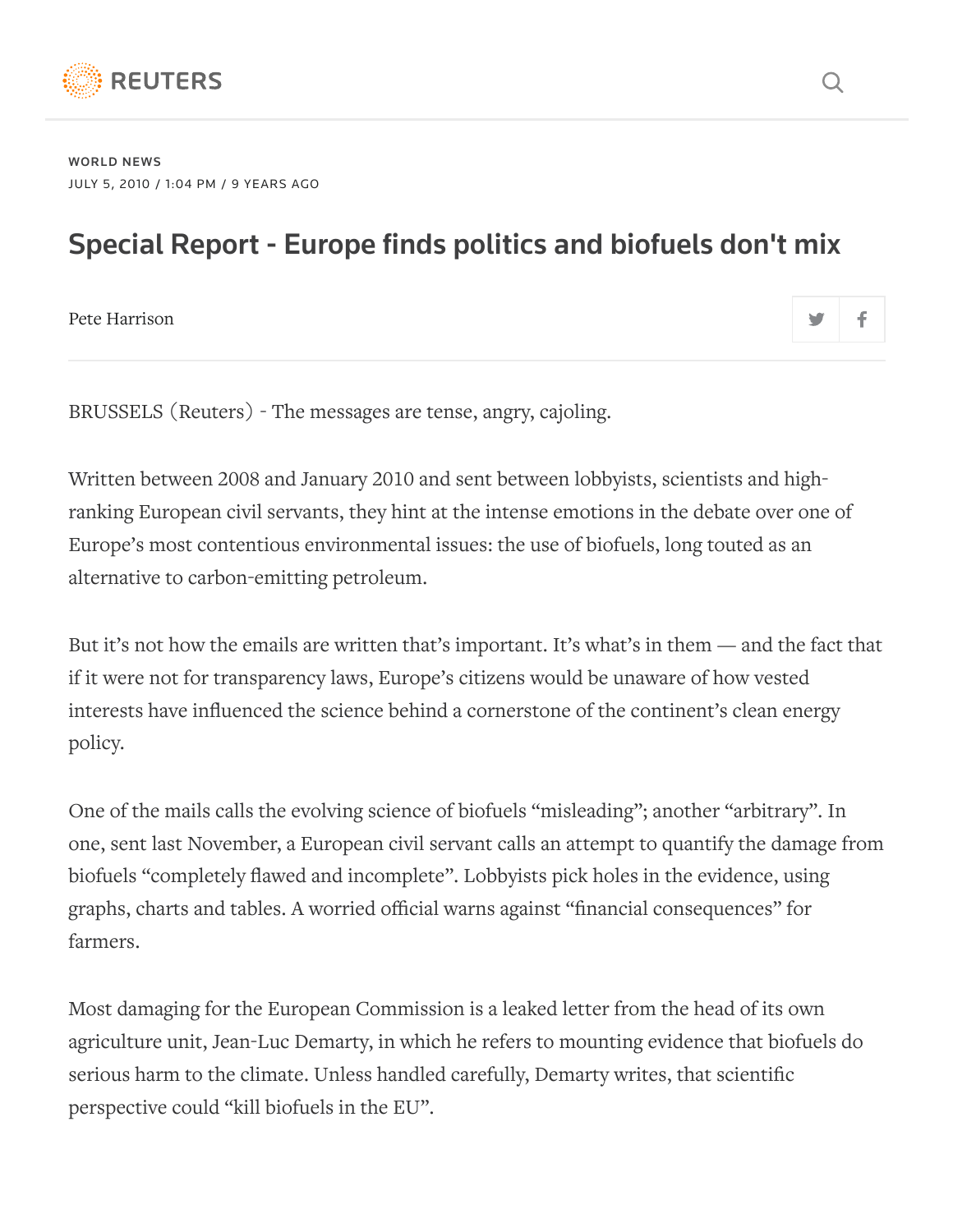That it could. Read in their entirety, the documents — emails, letters and research reports released after Reuters invoked transparency laws — not only expose a huge rift in Brussels over biofuels policy, but also undermine Europe's ambition of using alternative fuels to wean the continent off oil. Beyond this, they raise serious questions about whether some European Commission officials have deliberately skewed the findings of scientific studies to fit their policies.

It's a war that pits the European Commission's agriculture experts against its climate experts, and Europe's auto and farming lobbies against environmentalists. The bottom line is this: Europe — committed to a goal of using biofuels to power 7 percent of its road traffic by the end of this decade — is seriously questioning the fuel's use. That means the future of biofuels elsewhere must also be under threat, which will have huge implications not just for the way we tackle climate change, but for everything from the price of land, chemicals and commodities to foreign aid.

"I think it's outrageous the Commission is hiding the science behind climate policy," says Tim Grabiel of ClientEarth, a group of activist lawyers who have sued the European Commission for greater transparency on the issue. "The science generally confirms this is something we should be worried about."

# AN INCONVENIENT TRUTH

Like many such tales, this story begins with good intentions.

Two years ago, Europe mandated that by 2020, 10 percent of transport fuels must come from renewable sources. Of that, some 70 percent would come from biofuels — those made from the oil of plants such as palms, soy beans or rape seed, or ethanol brewed from crops like wheat, sugar cane or sugar beet. Designed to help Europe cut carbon emissions to 20 percent below 1990 levels by the end of this decade, the plan foresaw a \$17 billion (11 billion pounds) a-year biofuels market. Europe, the bloc's leaders said, would lead the world away from carbon dioxide-emitting oil.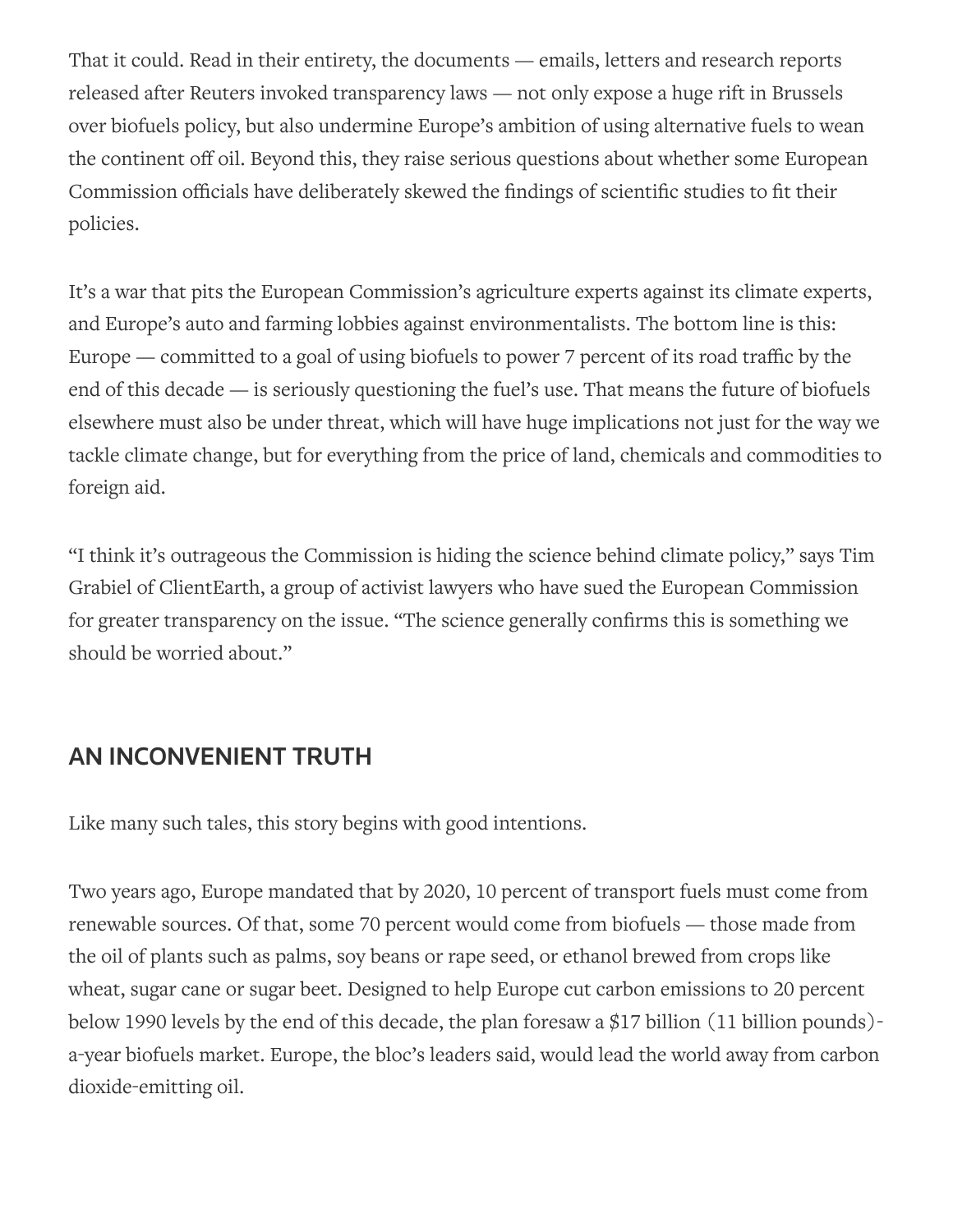But even as European leaders committed themselves to that ambitious goal, questions were growing over how green biofuels really are. Environmentalists warned that promoting them might encourage farmers to rip out food crops or burn and clear forests to grow cash crops that could be turned into fuel. That could leave the world's poor with even less food and actually add to the amount of carbon dioxide we emit.

"When citizens are filling up their cars with biofuels, they have the right to know whether they are encouraging deforestation on the other side of the planet," says Grabiel. "These studies really contain the answers to those questions, and this is what our lawsuits seek to reveal."

The basic assumption with biofuels is that plants absorb as much carbon dioxide while growing as they release when burnt in an engine. If you use them as a fuel, their net impact on the climate is close to zero, except for emissions from farming machinery and fertilisers.

But this doesn't take into account a relatively new concept that scientists drily call "indirect land use change". Put simply, if you take a field planted with grain and switch that crop to something that can be used to make a biofuel, then somebody will go hungry unless the missing grain is grown elsewhere or farming yields are massively improved.

#### RELATED COVERAGE

#### Analysis - [Bioethanol](https://uk.reuters.com/article/uk-biofuels/analysis-bioethanol-trumps-biodiesel-say-europes-producers-idUKTRE6642P020100705) trumps biodiesel say Europe's producers

The rush to biofuels means the quantities of land needed are huge. Satisfying the EU's demand alone will require an additional 4.5 million hectares of land by 2020, according to Reuters calculations based on an average of 15 of the studies for the Commission. That's an area roughly equal to Denmark.

Burning forests to clear that land — which in theory could be found anywhere around the globe — would pump vast quantities of climate-warming emissions into the atmosphere, enough to cancel out many of the theoretical benefits the biofuels are supposed to bring in the first place. EU sources say an upcoming report will point to a one-off release of around 200 million tonnes of carbon due to land-use change from biofuels, paid back slowly as the fuels do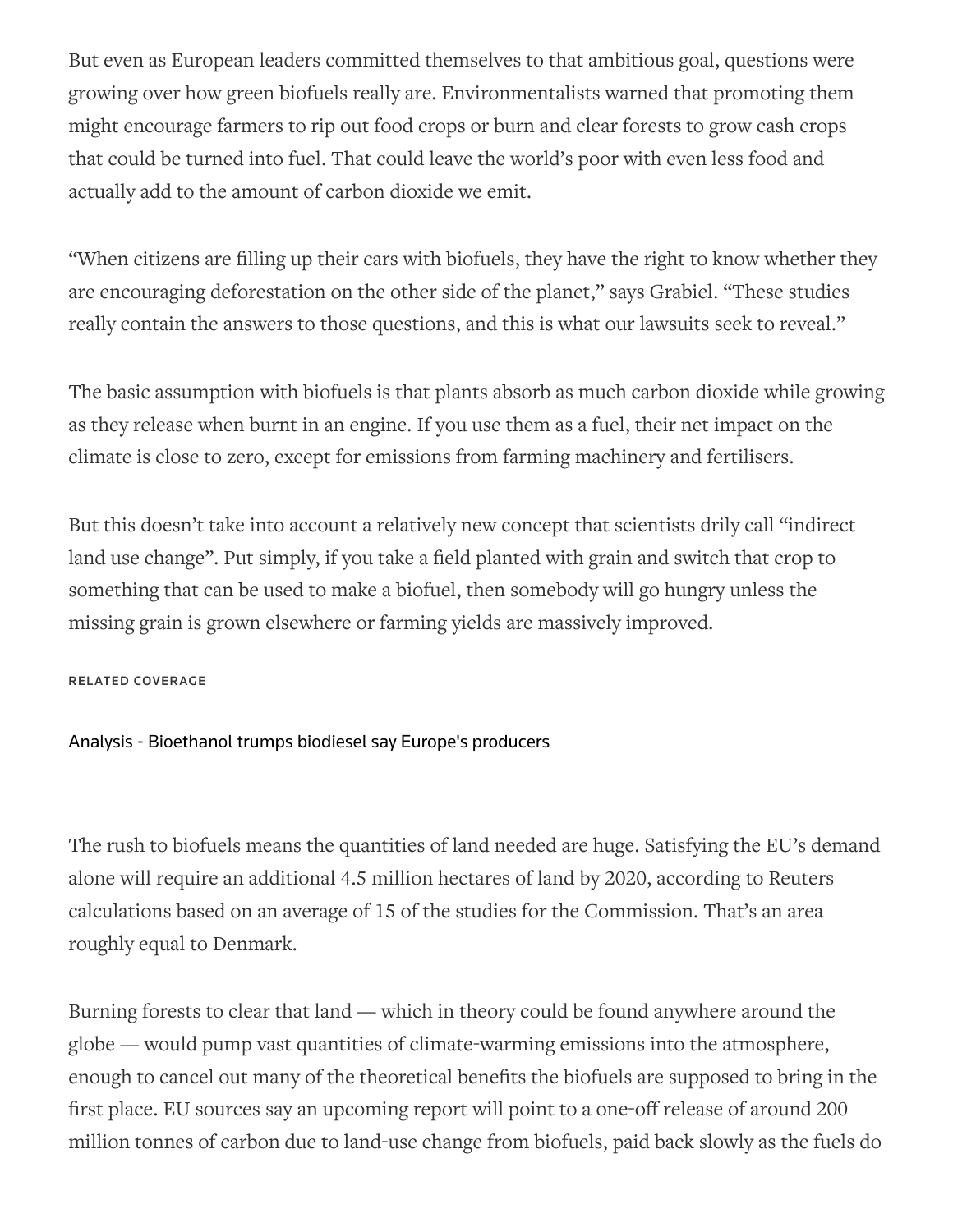their job over the following centuries. That one-off release is roughly the annual fossil fuel emissions of Germany.

As this inconvenient truth became apparent, obfuscation over the science increased. By the start of this year, more and more people were asking whether the EU had committed itself to biofuels before the science on them was settled.

# A PALM PROBLEM

The studies at the centre of the email debate are meant to help clarify that confusion. They form part of an EU-sponsored strategy report that should provide the most detailed look yet at the complex global interactions between farming, biofuels and climate change.

The report, which will draw on work by researchers from Italy to Washington, is due later this year. But according to one of the studies that will feed into it, "many decades may be needed before the initial...carbon losses are compensated by the savings due to greater biofuel use."

Not only are forests already being felled to grow biofuel crops, but fragile peatlands are also being drained, particularly in Indonesia, to make way for palm trees. That will create even bigger problems as the peat oxidises, releasing massive amounts of carbon dioxide. One report, published in 2008 by the EU's Joint Research Centre, said that if just 2.4 percent of European biodiesel came from palm oil grown on former peatlands, the entire climate benefits of EU biodiesel would be wiped out.

Palm oil currently accounts for 4-5 percent of Europe's biofuels mix. Most of that still comes from non-peatland sources and ends up in food and cosmetics. But Europe's demand for biofuels will treble over the next decade to meet the 2020 target. Could Europe be knowingly fuelling global warming under the guise of fighting climate change?

# A SAFEGUARD AGAINST CORRUPTION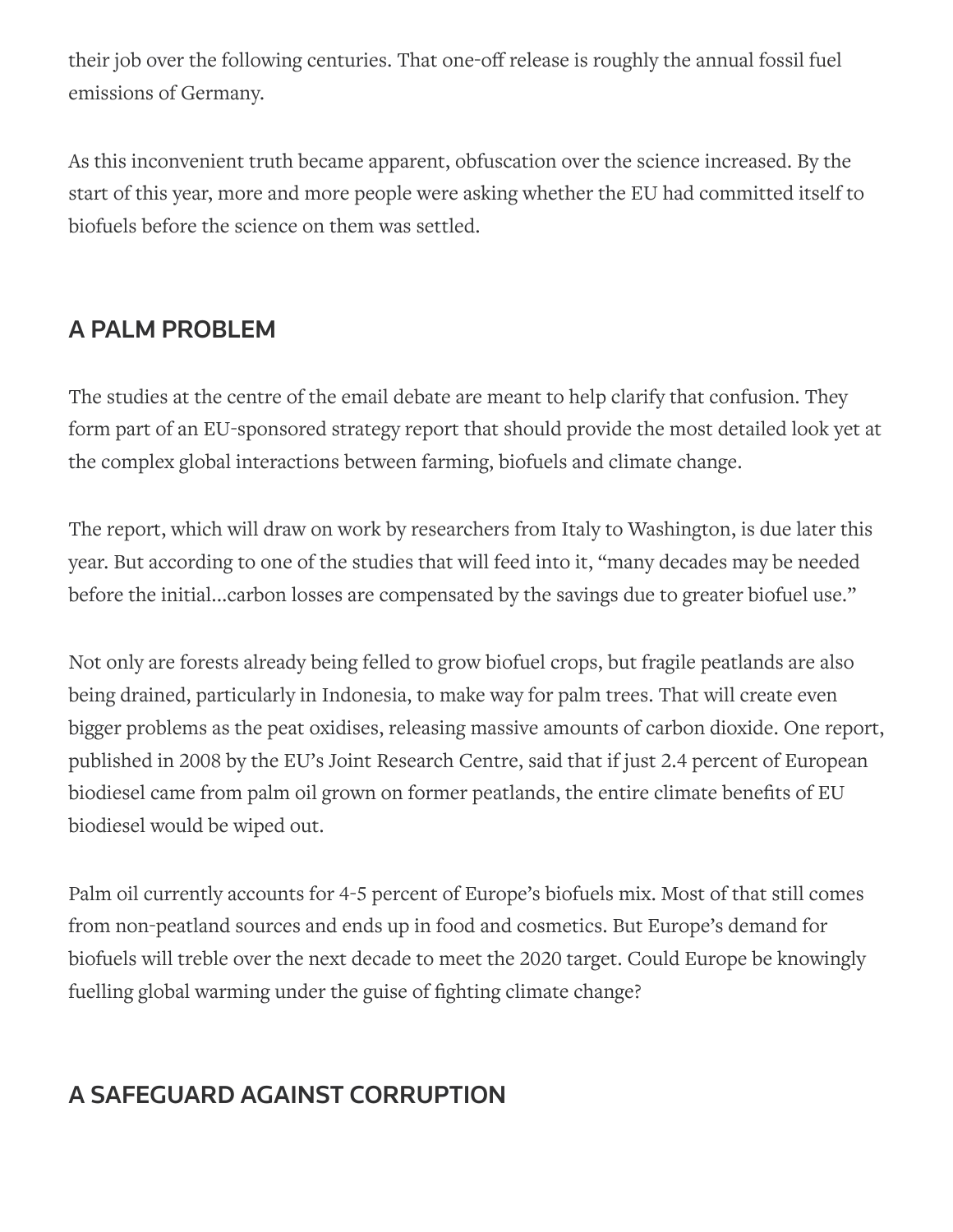The job of finding a way forward falls to Guenther Oettinger, Europe's new energy commissioner, who on June 10 this year stood before reporters in the European Commission's giant press auditorium to launch new environmental standards for biofuels. Oettinger took the prestigious energy post in February after five years as the Conservative governor of Baden-Wuerttemberg, a rich industrial area in the south of Germany and home to some of Germany's leading companies, including Daimler and Porsche.

He is the man who has to defend Europe's gas and oil supplies against wars on its borders, such as the Russia-Georgia conflict in 2008, or the "pipeline politics" that so often cut supplies of Russian gas entering Europe via Ukraine or Belarus.

Oettinger has made a forthright start on biofuels, promising to get tough on them if the science shows they are not providing the benefits they are supposed to. "If you want to exclude all abuse, you would have to exclude all biofuels to start with," he told reporters in June.

The extent of the mess may have remained hidden but for the strict freedom of information rules that require the European Commission to share most of its internal documents with the public. "Studies that have been executed with taxpayers' money have to be made available to the public...and as early and as clearly as possible," says retired judge and former Commission official Ludwig Kraemer. "Openness and transparency is a safeguard against corruption and excessive lobbying."

The problem is knowing what to ask for. The first signs of a problem came when Reuters got hold of the leaked letter from agriculture boss Demarty warning that the emerging scientific view could be the end of biofuels in the EU.

**ADVERTISEMENT**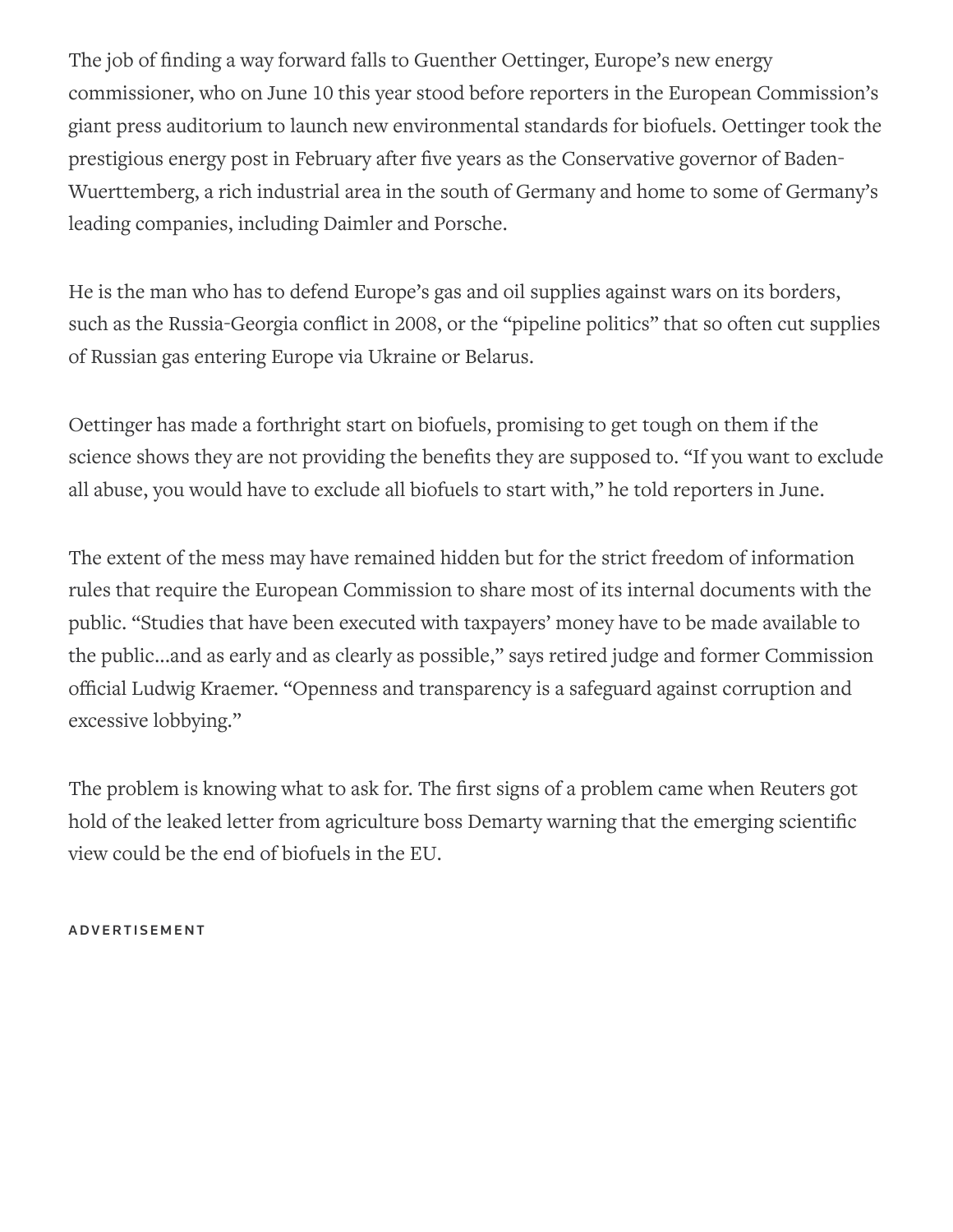

"That letter was the first real evidence," says Nusa Urbancic, a tenacious Slovenian campaigner with the European Federation for Transport and Environment (T&E), a Brussels team set up to delve into the nitty-gritty of EU transport policy. "They had been delaying and delaying their reports, and we had heard they had found something wrong with biofuels."

Last October, Urbancic filed an official request demanding access to the documents that apparently sparked Demarty's fears. In February, with snow clinging to the glass and steel buildings of the Commission and Urbancic still waiting for her documents, Reuters filed an identical request. Three weeks later, a first tranche of documents was released to Reuters, Urbancic and her colleagues — 116 studies, data files and emails, amounting to thousands of pages.

Some of the studies showed evidence of ecological problems. "The simulated effects of EU biofuels policies imply a considerable shock to agricultural commodity markets," wrote one group of researchers handling a complex computer-modelling exercise. "It carries the risk of significant and hardly reversible environmental damages," warned others.

Worried that biofuels might actually aggravate climate change, officials in the Commission's environmental unit argued for the strategy to be refined or reconsidered.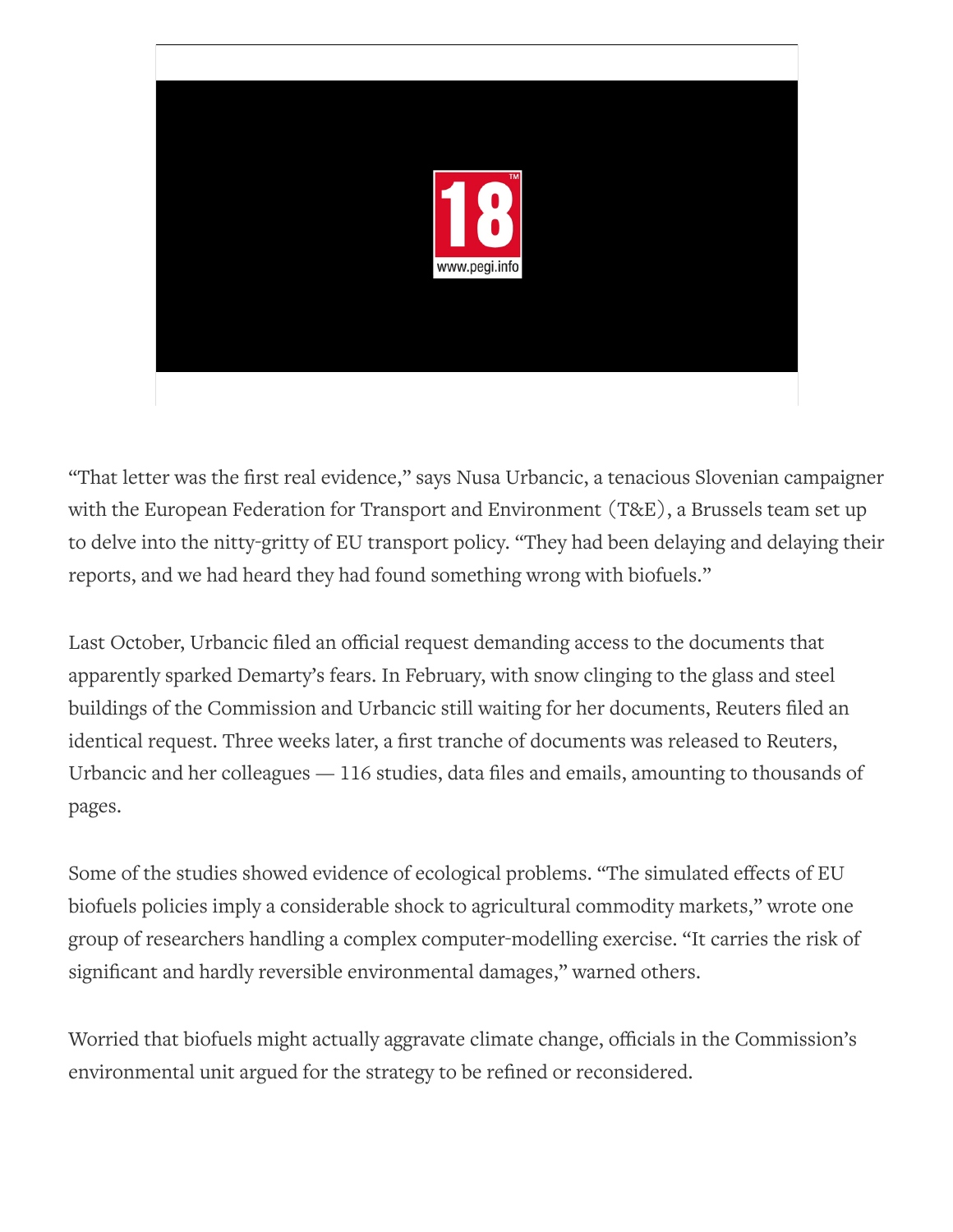But agriculture officials, backed by colleagues in the energy unit, have painted the new science as unrefined. "Trying to establish the amount of indirect land use change caused by EU biofuels production is simply ridiculous," wrote one, whose name was blacked out in the released documents. "These models...cannot be used as a regulatory instrument, which would imply financial consequences for the concerned industries," Demarty warned in another.

### FRAUNHOFER'S DISCLAIMER

Rumours started circulating among environmentalists and in the European Parliament of officials meddling with research. Germany's Fraunhofer Institute, a 60-year old research organisation with energy expertise, had been commissioned by the EU to look at Brussels' biofuels policy. But when the final version of the institute's report appeared, it carried a disclaimer saying the final presentation did not reflect the institute's views. Some of Europe's most respected energy technology scientists were unhappy with the way their work had been represented.

Reuters again invoked transparency laws to bring the disputed research to light, along with emails between Commission departments discussing whether the report should be published. These emails, released on June 18, show agriculture officials had been instrumental in cutting sections of the report that showed that biodiesel from soy beans could be four times more damaging to the climate than standard diesel or petrol.

The officials' argument for doing so — the report used a scientific method that was widely disputed — may have been sound, but their intervention made it look like the Commission was tampering with the evidence to suit its political goals. The emails reveal a charged discussion between those in the frontline of biofuels research on whether indirect land use change was already taking place before 2007. In the end, it appears, the Commission's energy czars cut the debate short. "We insist that the annex is deleted entirely," one official, whose name has been blacked out, wrote on December 2, 2009.

"I've dealt with a lot of agencies in my time, and I can't recall seeing one so opaque," says Grabiel of ClientEarth.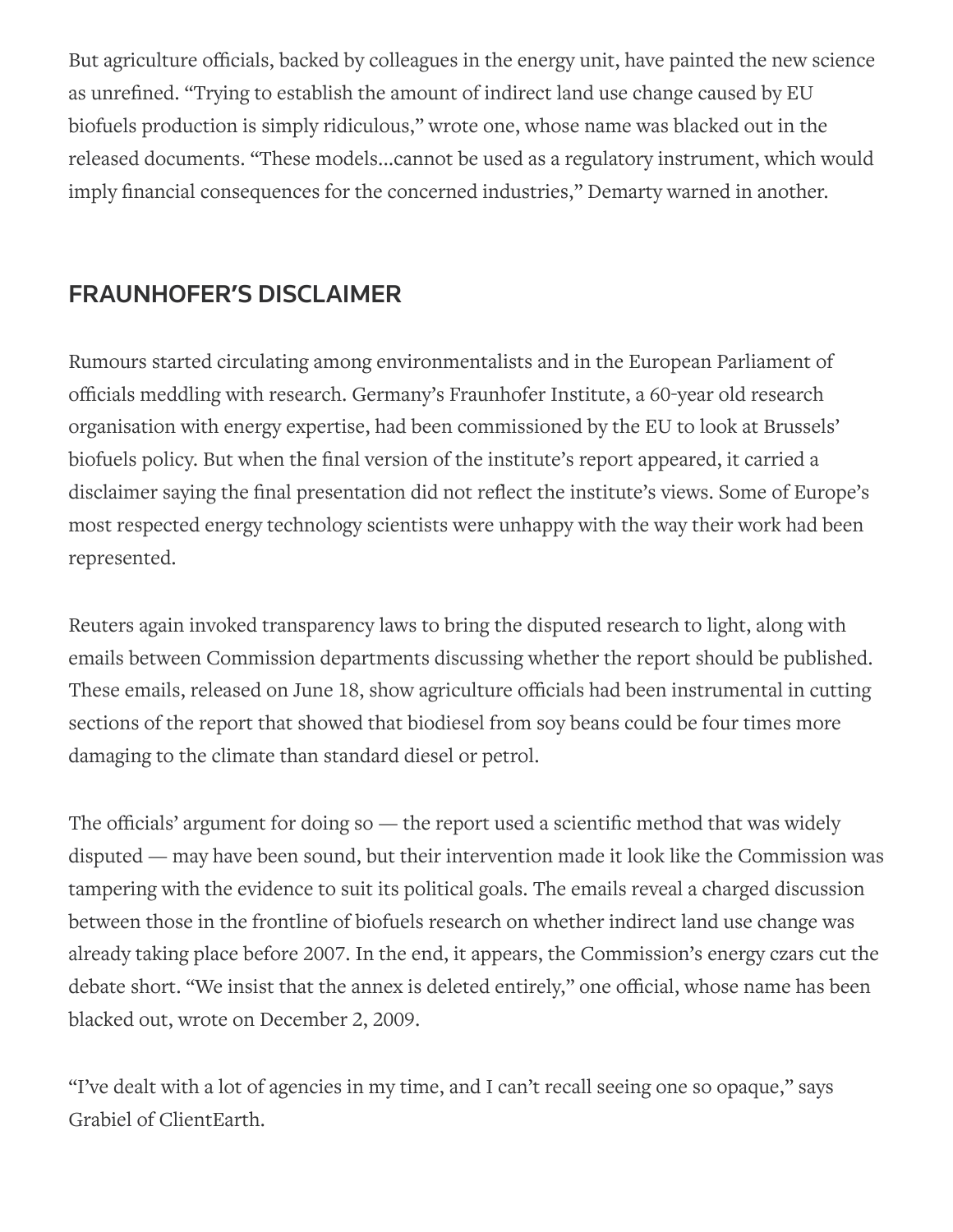# FINAL WORD — OR NOT

There were other eyebrow-raising incidents. Those following the biofuels debate had long awaited a report commissioned by the Commission's trade unit. Researchers at the Washington-based International Food Policy Research Institute (IFPRI) had fine-tuned a powerful global economic database called GTAP to help in their work, and promised the deepest exploration yet into the complex global ramifications of biofuels. This, several EU officials predicted, would be the final word in the debate.

Needless to say, it wasn't. The report, which appeared on March 24, concluded that Europe's biofuels strategy would do little of the damage it had been charged with. But when experts began to look at the data that had been fed into the study by the Commission's energy officials, they were surprised by what they found.

For example, key assumptions played down the contribution traditional biofuels would make towards the EU's 10 percent goal, while simultaneously pushing up the role of other types of less-damaging renewable energies, such as electric cars and advanced biofuels made from waste.

Most striking was the assumption that by 2020, 20 percent of all new cars sold would be electric — a figure which massively exceeds most reliable forecasts.

The European Automobile Manufacturers' Association predicts 3 to 10 percent of European cars will be electric in 10 years. The Commission itself launched its electric vehicle strategy in April with a forecast of a 1 to 2 percent share for electric cars and a similar figure for hybrids. When it comes to assessing the environmental damage of biofuels, the Commission had apparently asked its researchers to use a five-fold exaggeration of its own electric car forecasts.

Other problems emerged. The Washington researchers based their modelling on the assumption that about 15 percent of biofuels used in Europe in 2020 would be less-damaging "second generation" fuels brewed from straw and crop residues rather than grain. But numerous European Commission forecasts, most notably its Strategic Energy Technology plan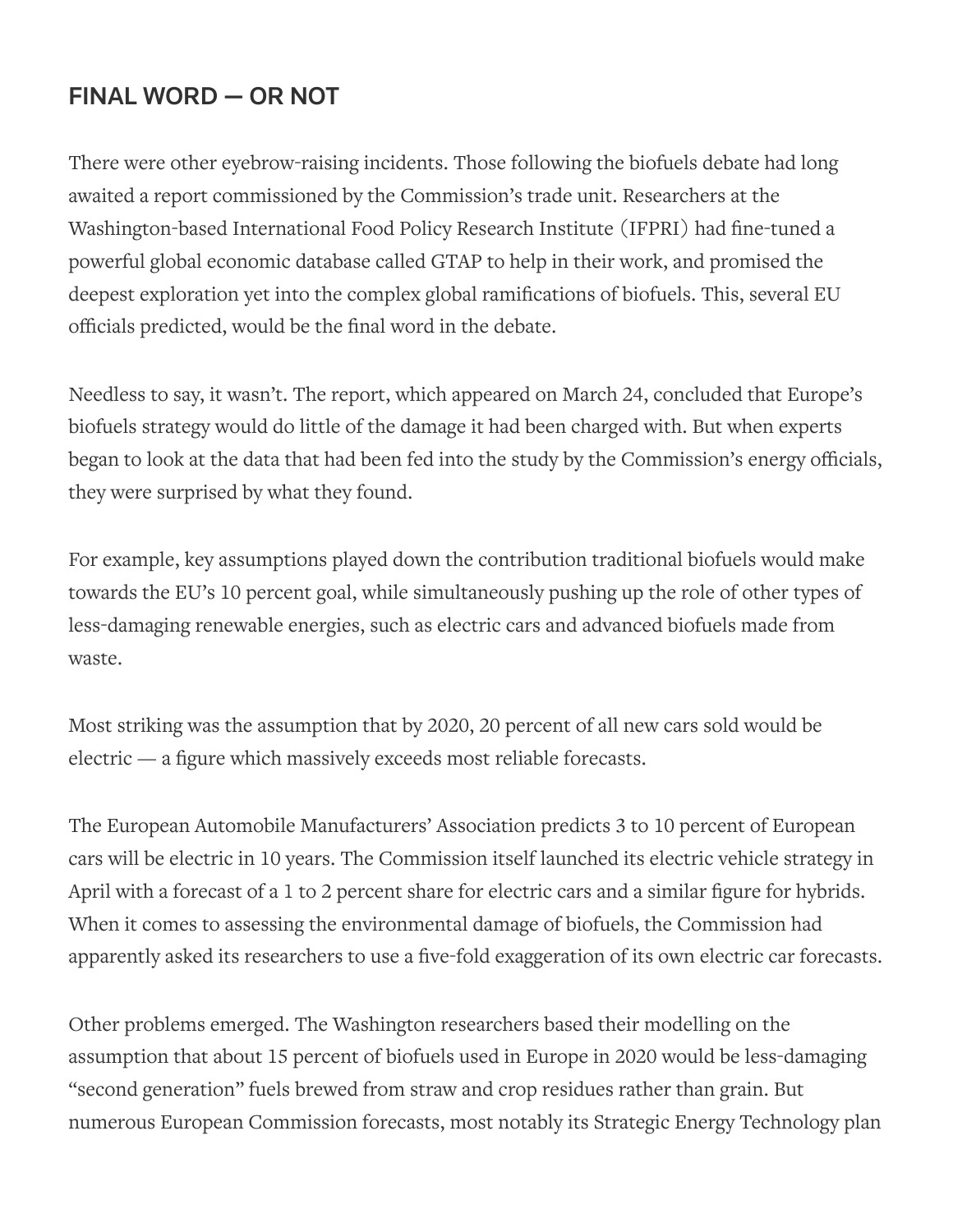of October 2009, predicted that the technology needed for second-generation biofuels production would only begin to come on stream "around 2015-20."

"A public authority is always obliged to be factually correct," says Bernhard Wegener, professor of law at Germany's University of Erlangen-Nuremberg. "It is always a breach of that obligation if somebody willingly and deliberately feeds wrong information into the decisionmaking process."

Last week, as Brussels baked under the hottest temperatures this year, the author of the IFPRI report, David Laborde, attempted to explain his methods to a fractious crowd of commission officials and critics, among them T&E's Urbancic and Grabiel of ClientEarth.

Standing before his slideshow in a Commission meeting room, Laborde navigated a delicate line as Grabiel drilled into his research. No, said Laborde, he didn't think European officials had fed him biased assumptions, or at least he wasn't in a position to judge. And yes, he was "relatively optimistic" the policy would have a "slightly positive" effect on climate change.

But in one area, he clearly disowned the assumptions the Commission had given him — that almost half the EU's new thirst for biofuels would be quenched with bioethanol, which has much better climate credentials than biodiesel. The Commission predicts a 55/45 split between biodiesel and bioethanol in 2020 but "if you look at the trends, we're not going to reach this target," Laborde said. "It would be more like 80/20."

Some officials looked uncomfortably around them, or at the floor, apparently eager to move on.

# POLICY CHANGE?

Rumours have now begun to emerge of a deliberate campaign. Two EU sources say Commission officials coached lobbyists on how best to attack the emerging science of indirect land use change.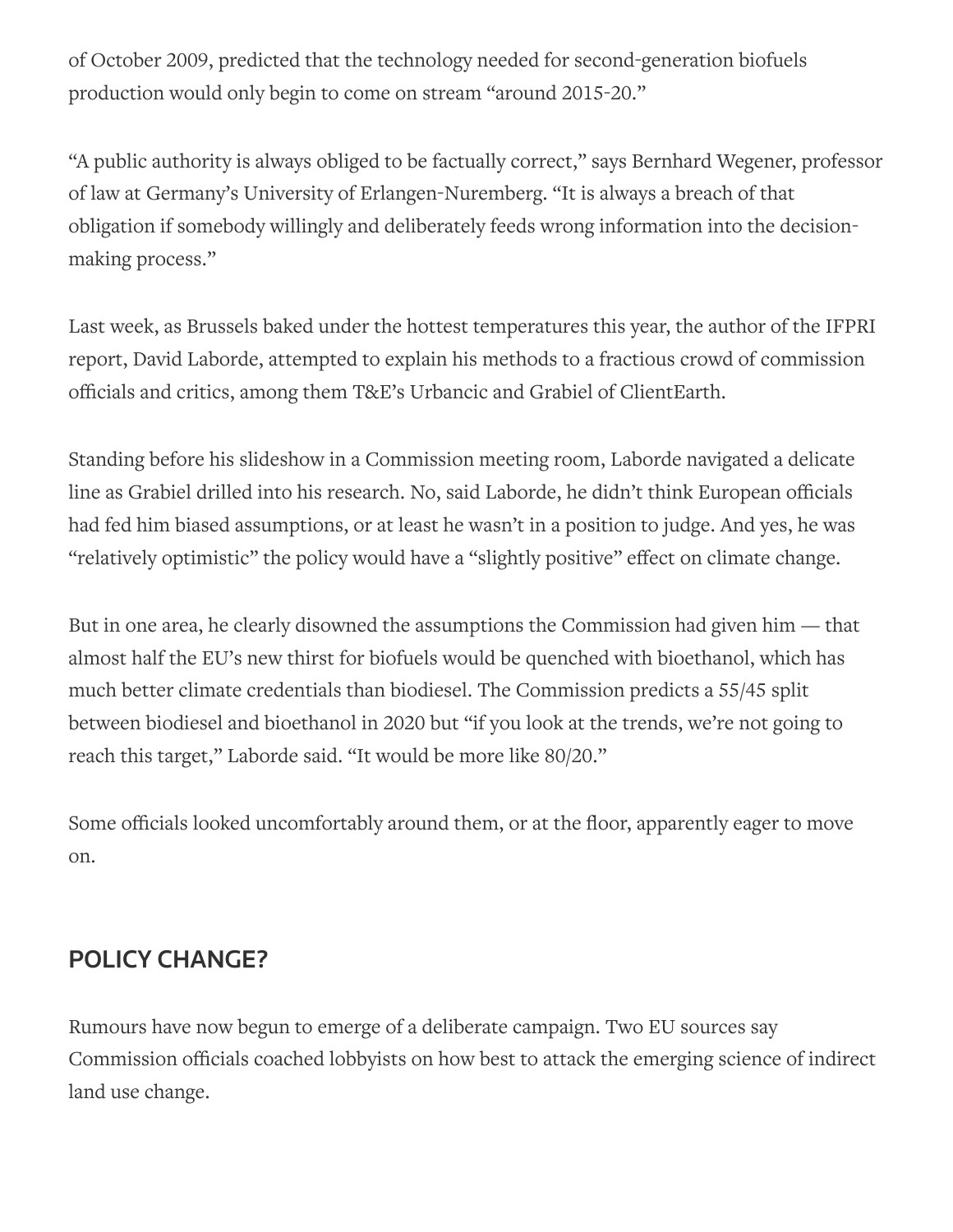The biofuels industry continues to argue that the science is so poorly understood that it would be premature for Europe to change its goal.

Environmentalists counter that amid such uncertainty it would be foolish to continue. "I was never happy with this 10 percent target, and I'm still not happy," says Bas Eickhout, a Dutch Green group politician who previously worked as a renewable energy analyst. "We'll have to consider how to deal with the factor of indirect land use change, and let's put in place a review clause, acknowledging that the science will become more and more clear."

The European Biodiesel Board says it is ready for a debate as long as the oil extraction industry comes under the same intense scrutiny as biofuels. "Let's have that debate, but let it be fair," says secretary general Raffaello Garofalo. "Nobody is talking about the indirect effects of oil. Look at what's happening in the Gulf of Mexico with BP. Or we could talk about impacts in the Niger Delta."

If a proper public debate does ever happen, even more difficult questions may emerge. What gives Europe the right to lecture developing countries on how they should use their land? After all, Europe has spent millennia deforesting its lands and is one of the major historical culprits behind climate change. Why impose tighter standards for the vegetable oils that are burnt in cars than those that are used in the kitchen? How do we account for waste animal fats that are as likely to end up in cosmetics and beauty products as they are in the fuel tank of a car?

Biofuels have become the first real test-case for a post-oil era in which food, animal feed, fuel and chemicals compete for land in a new bio-economy. Whatever conclusion Europe reaches "may set the agenda for sustainable land use for the future", says Eickhout. "It touches on social issues, environment issues, trade issues, energy issues and more."

Even without a debate, the likelihood of a policy shift in Brussels has grown. After 20 years in German politics, Guenther Oettinger is the kind of man who loathes controversy and policy dysfunction. Many of the architects of the biofuels policy were replaced in an overhaul in January.

"We promote only sustainable biofuels and take the phenomenon of indirect land use very seriously," he said in a written response to Reuters. "This is why we have launched several